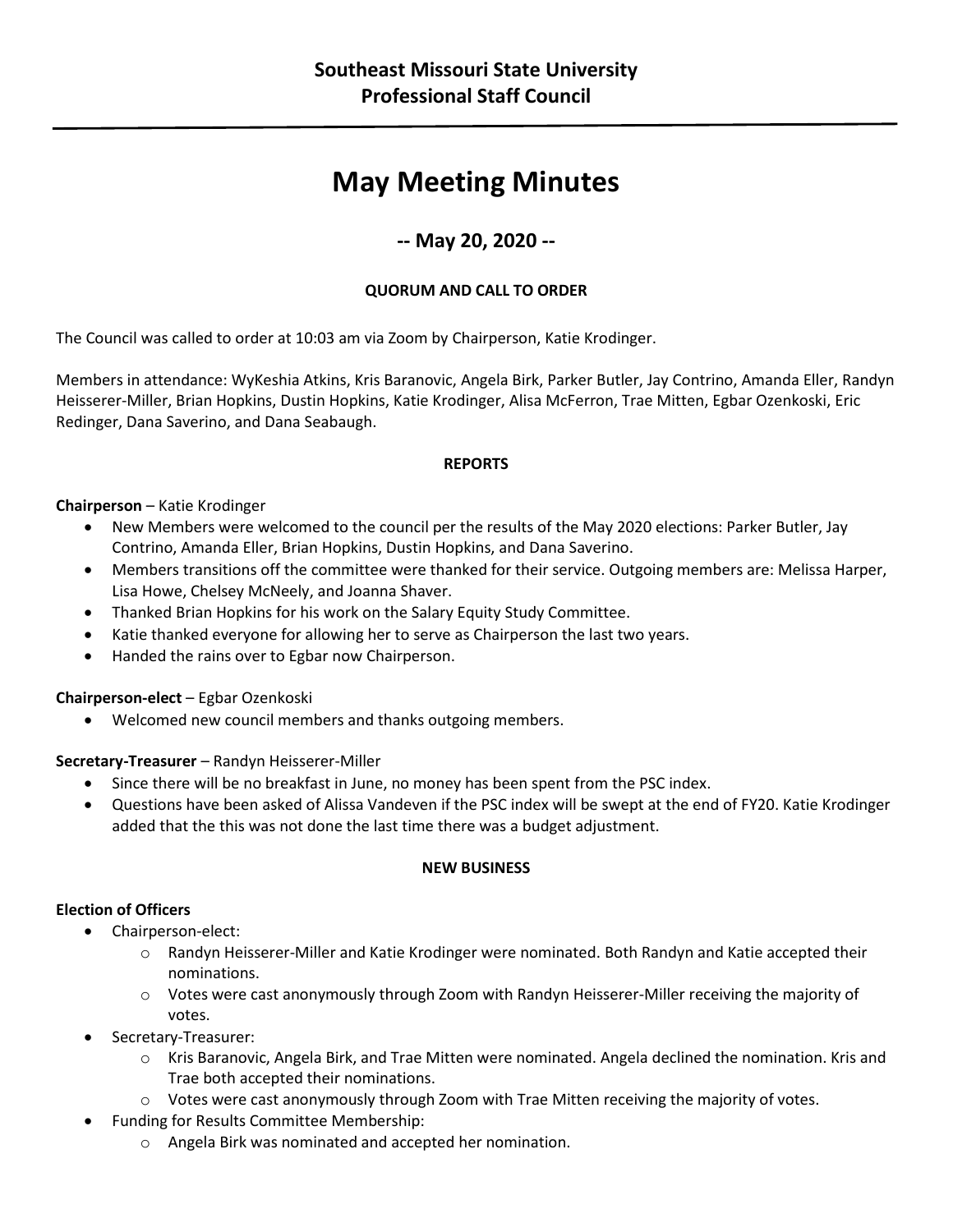$\circ$  Being unopposed and with the consent of the council, Angela was elected to a three-year term on the committee.

#### **COMMITTEE REPORTS**

#### **Benefits Review Committee** – Katie Krodinger

• Benefits and compensations proposals do not go before the Board until the June 22 meeting.

#### **Budget Review Committee** – Katie Krodinger

• The final budget proposal for FY21 was sent to the Present last Friday.

#### **UNIT REPORTS**

**Campus Life** – Joanna Shaver – Campus life back to work on campus except for a few people.

**CSTL** – Kris Baranovic - CSTL has remained wildly busy. Faculty have continued their pace of breaking things. We are very tired and ready to put this terrible semester to bed. We're awaiting a final decision regarding moving to Canvas as a learning management system. If it goes, you won't hear much from us for a while. We're doing what we can to assist Chelsea and Southeast Online on the implementation of the HyFlex teaching format.

**Dean of Students** – Trae Mitten – Office mainly working from home, but will be returning soon. EOC new subcommittees created. Vargas has made it clear and he is willing to listen to any ideas people have. Willing to listen to just about anything. You can contact Trae if you have questions or concerns.

**Facilities Management** – Lisa Howe – Facilities personnel returned this week. Some FM projects were put on hold, but most are moving forward. Bedell had new stage rigging installed. Painting for Autism Center was completed. Elevator and fire alarm work/checks are ongoing.

**Foundation** – Parker Butler - Several exciting things for the Advancement Division. The Veteran's Plaza is now installed directly behind Academic Hall in honor of Veterans on our campus and in the community. KRCU expanded to its third frequency with 91.3 FM launching in Van Buren. That frequency will be expanded upon to include all of Butler County. There was over \$15,000 raised for student needs due to COVID-19. SFS will be distributing these funds. This is different than the funding for students through the CARES Act.

**Human Resources** – Dana Seabaugh – HR working from home, mostly. Limited accessibility, by appointment only. As of Monday, we are now on summer hours. University will be taking one hour a day from each payroll PTO. Remember to only register 7 hours on timesheets for leave. Mid-year evaluations coming up soon.

**Kent Library** – Randyn Heisserer-Miller – Kent Library staff have returned to campus. Preparations are underway to open to faculty, students, and staff: limiting access the third floor, closing stacks, and adjusting check-out processes for social distancing.

**Leaning Assistance Programs** – WyKeshia Atkins - Tutorial Services will not be providing tutorial sessions this summer. We are drafting plans to maintain social distance when we resume services in the Fall.

**Recreational Services** – Eric Redinger – Weathers new Asst Dir. She will be taking over all camps. Shooting for a July date for Kids Camp, employee kids only this year. Employee wellness screening to be at Fall Break in October or Spring Break if needed. Food Pantry for SEMO students and community this Saturday 10 – 12.

**Registrar's Office** – Brian Hopkins – Registrar's Office working from campus.

**Student Financial Services** – Egbar Ozenkoski – Some services are delayed due to working remotely. CARES Act Funding has been their main focus. So far just over 40% of the funds have been sent out to students who are eligible for relief.